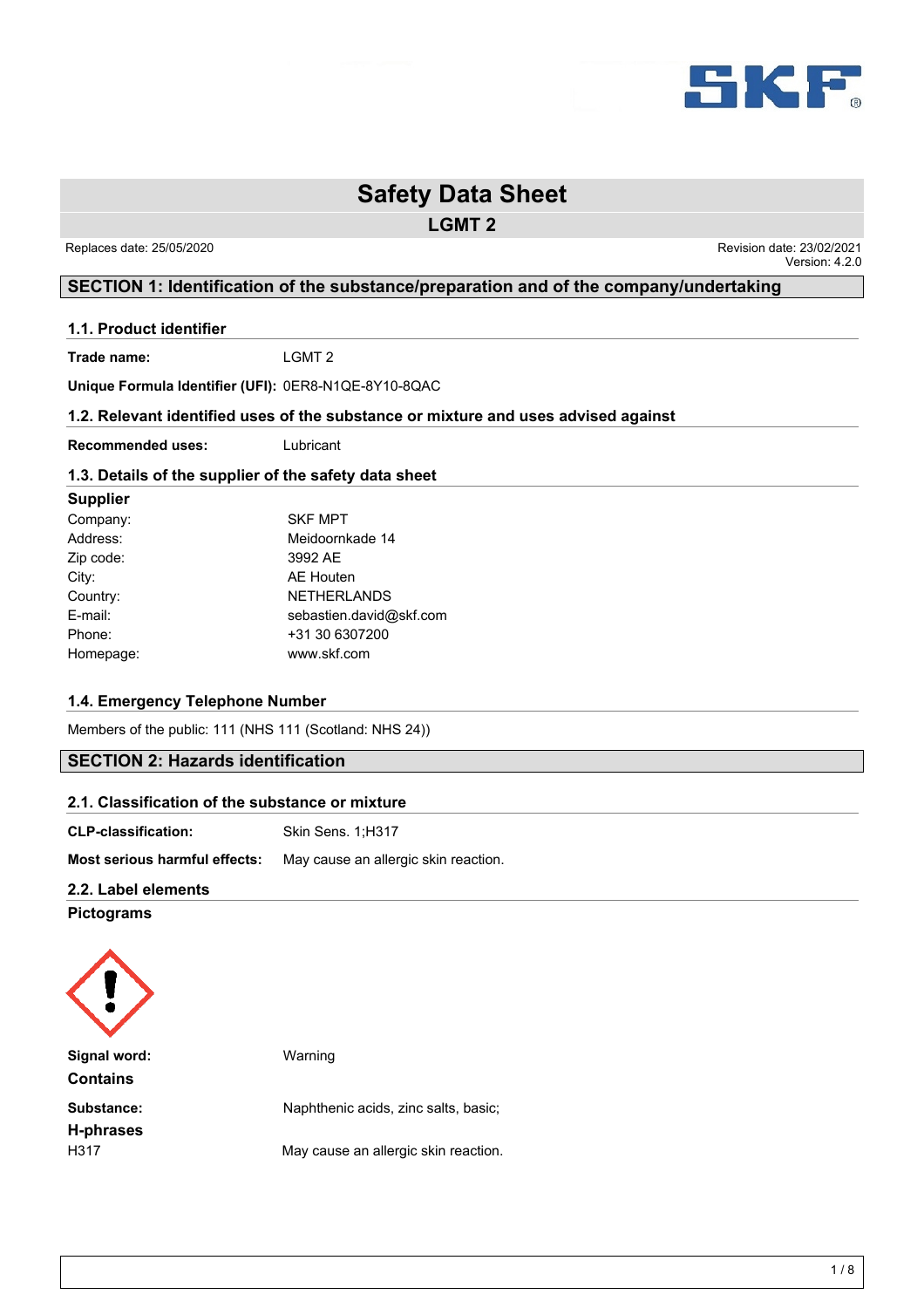

### **LGMT 2**

Replaces date: 25/05/2020 **Replaces** date: 23/02/2021

**P-phrases**

Version: 4.2.0

| P <sub>261</sub> | Avoid breathing dust/fume/gas/mist/vapours/spray.                  |
|------------------|--------------------------------------------------------------------|
| P <sub>280</sub> | Wear protective gloves.                                            |
| P302+352         | IF ON SKIN: Wash with plenty of soap and water.                    |
| P333+313         | If skin irritation or rash occurs: Get medical advice/attention.   |
| P362+364         | Take off contaminated clothing and wash it before reuse.           |
| P <sub>501</sub> | Dispose of contents/container in accordance with local regulation. |
|                  |                                                                    |

#### **2.3. Other hazards**

The product does not contain any PBT or vPvB substances.

# **SECTION 3: Composition/information on ingredients**

#### **3.2. Mixtures**

| Substance                                                                | CAS No | EC No     | <b>REACH Reg. No.</b> | Concentration | <b>Notes</b> | CLP-<br>classification                                           |
|--------------------------------------------------------------------------|--------|-----------|-----------------------|---------------|--------------|------------------------------------------------------------------|
| <b>Naphthenic</b><br>$ acids, zinc salts,  84418-50-8 $<br><b>Ibasic</b> |        | 282-762-6 | 01-2119988500-<br>'34 | $< 1.2\%$     |              | Skin Sens. 1;H317<br>Eye Irrit. 2;H319<br>Aquatic Chronic 3;H412 |

Please see section 16 for the full text of H-phrases.

**Ingredient comments:** The mineral oils in the product contain <3% DMSO extract(IP 346).

### **SECTION 4: First aid measures**

#### **4.1. Description of first aid measures**

| Inhalation:          | Seek fresh air. Seek medical advice in case of persistent discomfort.                                                         |
|----------------------|-------------------------------------------------------------------------------------------------------------------------------|
| Ingestion:           | Wash out mouth thoroughly and drink 1-2 glasses of water in small sips. Seek medical<br>advice in case of discomfort.         |
| <b>Skin contact:</b> | Remove contaminated clothing. Wash skin with soap and water. Seek medical advice in<br>case of persistent discomfort.         |
| Eye contact:         | Flush with water (preferably using eye wash equipment) until irritation subsides. Seek<br>medical advice if symptoms persist. |
| General:             | When obtaining medical advice, show the safety data sheet or label.                                                           |

#### **4.2. Most important symptoms and effects, both acute and delayed**

May cause sensitization by skin contact. Symptoms include reddening, swelling, blistering and ulceration - often slowly developing.

#### **4.3. Indication of any immediate medical attention and special treatment needed**

Treat symptoms. No special immediate treatment required.

# **SECTION 5: Fire-fighting measures**

#### **5.1. Extinguishing media**

| Suitable extinguishing media: | Extinguish with powder, foam, carbon dioxide or water mist. Use water or water mist to cool<br>non-ignited stock. |
|-------------------------------|-------------------------------------------------------------------------------------------------------------------|
| Unsuitable extinguishing      | Do not use water stream, as it may spread the fire.                                                               |
|                               |                                                                                                                   |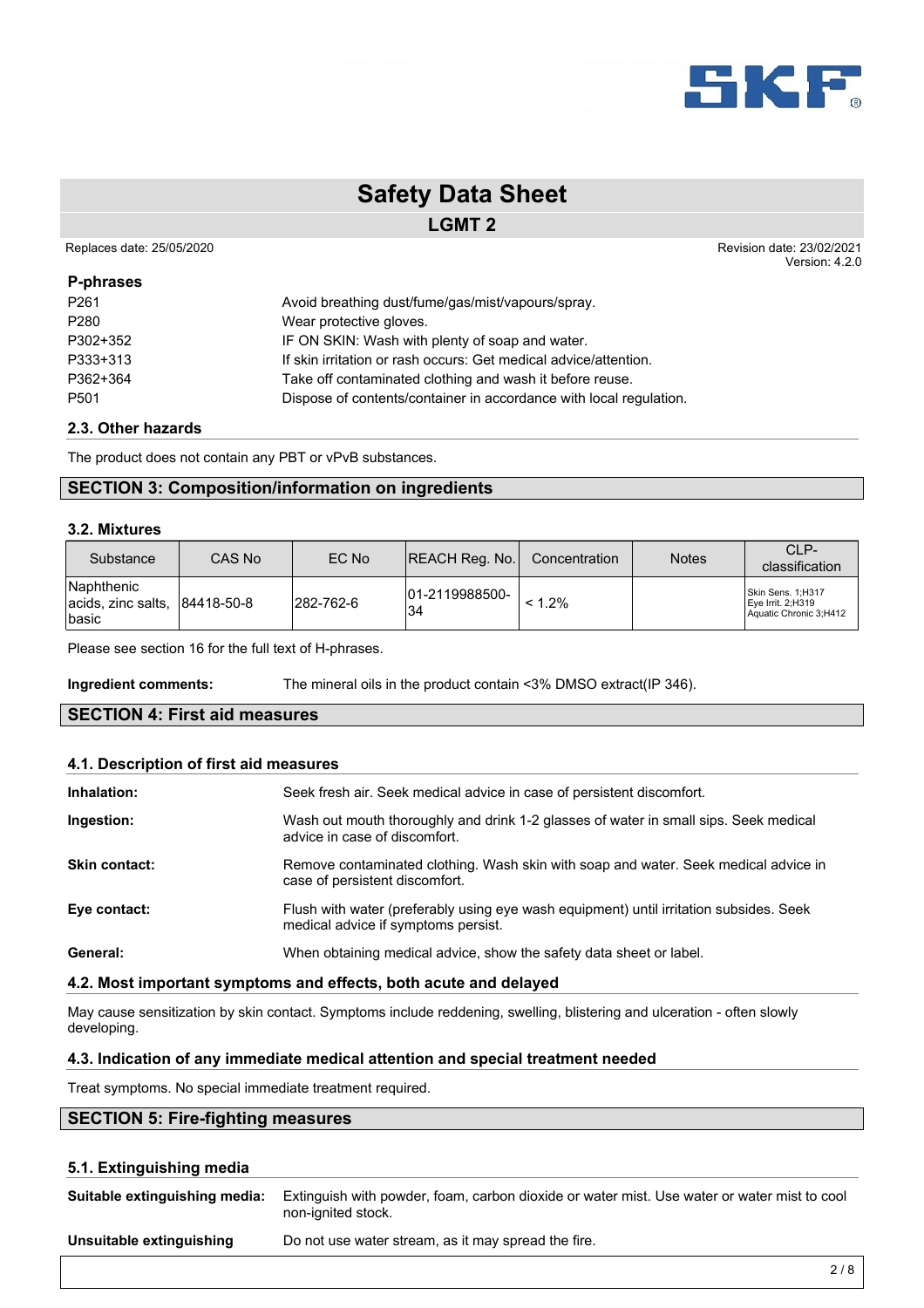

**LGMT 2**

Do not use water stream, as it may spread the fire.

Replaces date: 25/05/2020 **Replaces** date: 23/02/2021 Version: 4.2.0

**Unsuitable extinguishing media:**

#### **5.2. Special hazards arising from the substance or mixture**

Not flammable, but combustible. Product decomposes in fire conditions or when heated to high temperatures, and inflammable and toxic gases may be released.

#### **5.3. Advice for fire-fighters**

Move containers from danger area if it can be done without risk. Avoid inhalation of vapour and flue gases - seek fresh air. Wear Self-Contained Breathing Apparatus (SCBA) with a chemical protection suit only where personal (close) contact is likely.

#### **SECTION 6: Accidental release measures**

#### **6.1. Personal precautions, protective equipment and emergency procedures**

**For non-emergency personnel:** Stay upwind/keep distance from source. Wear safety goggles if there is a risk of eye splash. Wear gloves.

**For emergency responders:** In addition to the above: Protective suit equivalent to EN 368, type 3, is recommended.

#### **6.2. Environmental precautions**

Prevent spillage from entering drains and/or surface water.

#### **6.3. Methods and material for containment and cleaning up**

Contain and absorb spill with sand or other absorbent material and transfer to suitable waste containers. Wipe up minor spills with a cloth.

#### **6.4. Reference to other sections**

See section 8 for type of protective equipment. See section 13 for instructions on disposal.

#### **SECTION 7: Handling and storage**

#### **7.1. Precautions for safe handling**

The product should be used under well-ventilated conditions and preferably under process ventilation. Running water and eye wash equipment should be available. Wash hands before breaks, before using restroom facilities, and at the end of work.

#### **7.2. Conditions for safe storage, including any incompatibilities**

Store safely, out of reach of children and away from food, animal feeding stuffs, medicines, etc. Keep in tightly closed original packaging. Store in a dry, cool, well-ventilated area. Do not store with the following: Strong oxidisers. Do not expose to heat (e.g. sunlight).

#### **7.3. Specific end use(s)**

No special uses in addition to identified uses in 1.2.

#### **SECTION 8: Exposure controls/personal protection**

#### **8.1. Control parameters**

**Occupational exposure limit:** Contains no substances subject to reporting requirements

**Measuring methods:** Compliance with occupational exposure limits may be checked by occupational hygiene measurements.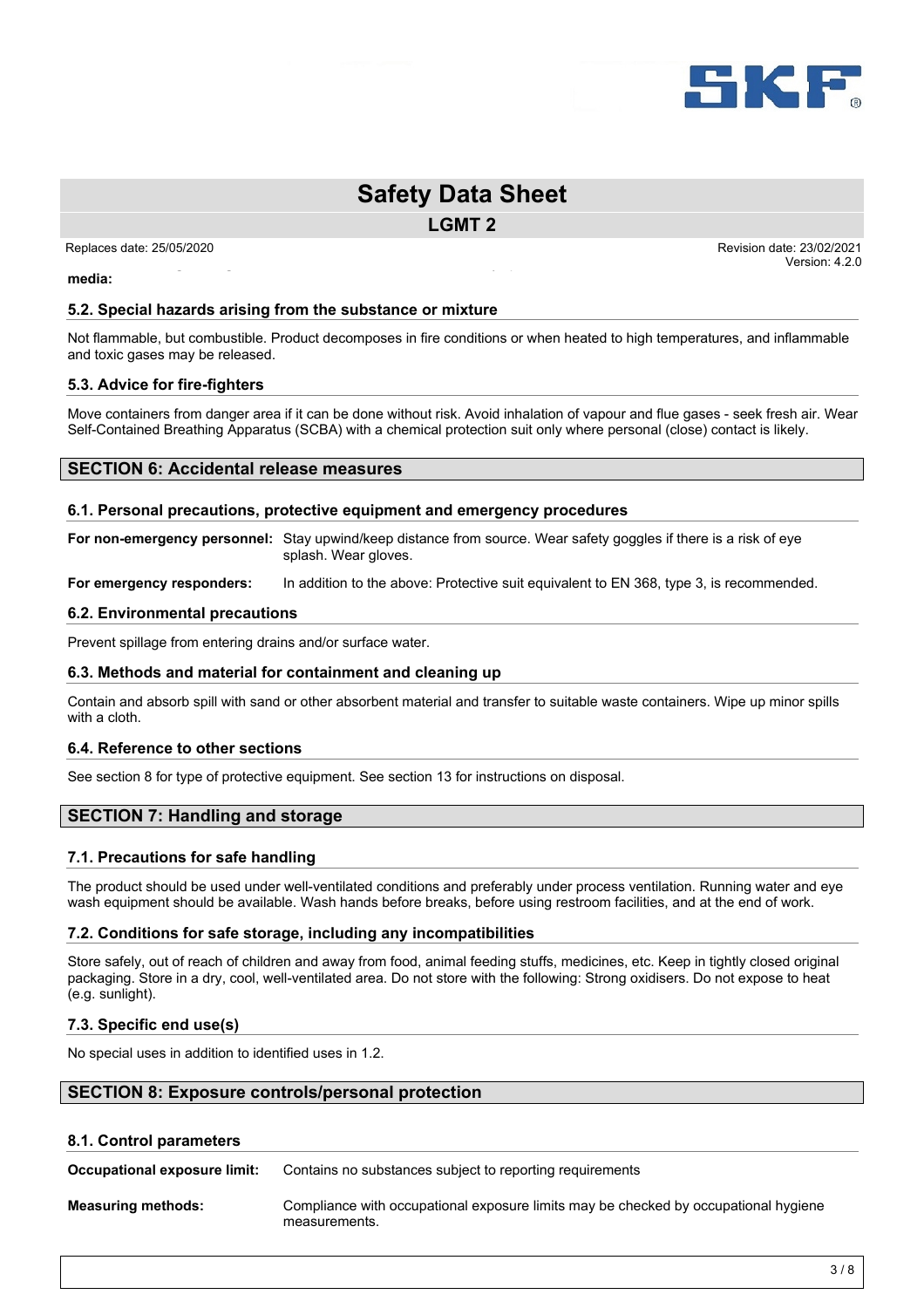

|                                              | <b>Safety Data Sheet</b>                                                                                                                                                                                                                                                                                                                                                                                                       |
|----------------------------------------------|--------------------------------------------------------------------------------------------------------------------------------------------------------------------------------------------------------------------------------------------------------------------------------------------------------------------------------------------------------------------------------------------------------------------------------|
|                                              | <b>LGMT 2</b>                                                                                                                                                                                                                                                                                                                                                                                                                  |
| Replaces date: 25/05/2020                    | Revision date: 23/02/2021<br>Version: 4.2.0                                                                                                                                                                                                                                                                                                                                                                                    |
| Legal basis:                                 | EH40/2005 Workplace exposure limits. Last amended January 2020.                                                                                                                                                                                                                                                                                                                                                                |
| 8.2. Exposure controls                       |                                                                                                                                                                                                                                                                                                                                                                                                                                |
| Appropriate engineering<br>controls:         | Wear the personal protective equipment specified below.                                                                                                                                                                                                                                                                                                                                                                        |
| eye/face protection:                         | Personal protective equipment, Wear safety goggles if there is a risk of eye splash. Eye protection must conform to EN<br>166.                                                                                                                                                                                                                                                                                                 |
| hand protection:                             | Personal protective equipment, Wear gloves. Type of material: Nitrile rubber. Breakthrough time has not been determined<br>for the product. Change gloves often. Gloves must conform to EN 374.<br>The suitability and durability of a glove is dependant on usage, e.g. frequency and duration<br>of contact, glove material thickness, functionality and chemical resistance. Always seek<br>advice from the glove supplier. |
| Personal protective equipment, Not required. |                                                                                                                                                                                                                                                                                                                                                                                                                                |
| respiratory protection:                      | In case of risk of formation of spray mist, wear respiratory protective equipment with P2<br>filter. Respiratory protection must conform to one of the following standards: EN<br>136/140/145.                                                                                                                                                                                                                                 |
| <b>Environmental exposure</b><br>controls:   | Ensure compliance with local regulations for emissions.                                                                                                                                                                                                                                                                                                                                                                        |

# **SECTION 9: Physical and chemical properties**

# **9.1. Information on basic physical and chemical properties**

| Parameter                               | Value/unit                              |         |  |  |
|-----------------------------------------|-----------------------------------------|---------|--|--|
| <b>State</b>                            | Paste / Fat.                            |         |  |  |
| Colour                                  | Reddish brown                           |         |  |  |
| Odour                                   | No data                                 |         |  |  |
| Solubility                              | Not miscible with the following: Water. |         |  |  |
| Explosive properties                    | No data                                 |         |  |  |
| Oxidising properties                    | No data                                 |         |  |  |
| Parameter                               | Value/unit                              | Remarks |  |  |
| pH (solution for use)                   | No data                                 |         |  |  |
| pH (concentrate)                        | No data                                 |         |  |  |
| Melting point                           | No data                                 |         |  |  |
| Freezing point                          | No data                                 |         |  |  |
| Initial boiling point and boiling range | No data                                 |         |  |  |
| <b>Flash Point</b>                      | $>$ 150 °C                              |         |  |  |
| Evaporation rate                        | No data                                 |         |  |  |
| Flammability (solid, gas)               | No data                                 |         |  |  |
| <b>Flammability limits</b>              | No data                                 |         |  |  |
| <b>Explosion limits</b>                 | No data                                 |         |  |  |
| Vapour pressure                         | No data                                 |         |  |  |
| Vapour density                          | No data                                 |         |  |  |
| Relative density                        | No data                                 |         |  |  |
| Partition coefficient n-octonol/water   | No data                                 |         |  |  |
| Auto-ignition temperature               | No data                                 |         |  |  |
| Decomposition temperature               | No data                                 |         |  |  |
| Viscosity                               | No data                                 |         |  |  |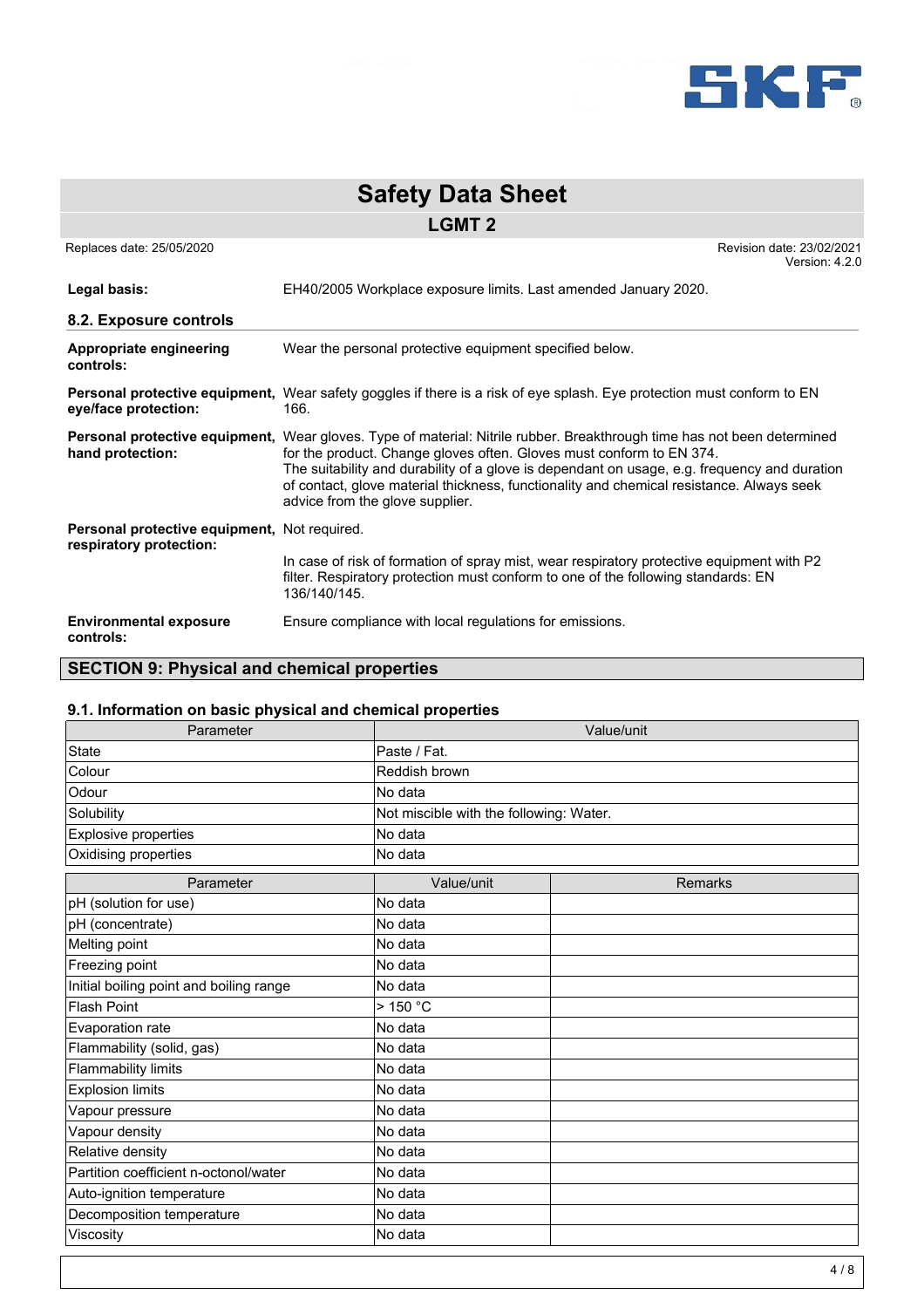

**LGMT 2**

|Odour threshold No data

Replaces date: 25/05/2020 **Replaces** date: 23/02/2021 Version: 4.2.0

#### **9.2 Other information**

| Parameter                         | Value/unit   | Remarks         |
|-----------------------------------|--------------|-----------------|
| Density                           | <1000 kg/m3  | (25 °C)         |
| Kinematic viscosity               | > 20,5 mm²/s | $(40^{\circ}C)$ |
| VOC (Volatile organic compounds): | lo %         |                 |

#### **SECTION 10: Stability and reactivity**

#### **10.1. Reactivity**

Reacts with the following: Strong oxidisers.

#### **10.2. Chemical stability**

The product is stable when used in accordance with the supplier's directions.

#### **10.3. Possibility of hazardous reactions**

None known.

#### **10.4. Conditions to avoid**

Avoid heating and contact with ignition sources.

#### **10.5. Incompatible materials**

Strong oxidisers.

#### **10.6. Hazardous decomposition products**

Product decomposes in fire conditions or when heated to high temperatures, and inflammable and toxic gases may be released.

### **SECTION 11: Toxicological information**

#### **11.1. Information on toxicological effects**

#### **Acute toxicity - oral**

#### **LGMT 2**

| Organism | $T$ $V$ $p$ $q$<br>⊺est                     | Exposure time                   | Value          | Conclusion | Test method | Source |
|----------|---------------------------------------------|---------------------------------|----------------|------------|-------------|--------|
|          | LD50                                        |                                 | 5039<br>⊧mg/kg |            | Calculated  |        |
| ____     | ____<br>the contract of the contract of the | the contract of the contract of | .              |            |             |        |

### **Naphthenic acids, zinc salts, basic, cas-no 84418-50-8**

| Organism | $i$ est $\tau$<br>ype | Exposure<br>time | Value     | Conclusion | method<br>'est | Source |
|----------|-----------------------|------------------|-----------|------------|----------------|--------|
|          | LD50                  |                  | 2000mg/kg |            |                |        |

The product does not have to be classified. Based on existing data, the classification criteria are deemed not to have been met. Ingestion may cause discomfort.

#### **Acute toxicity - dermal**

#### **LGMT 2**

| Organism | ype<br>est | time<br>Exposure | √alue               | Conclusion | method<br>'est | Source |
|----------|------------|------------------|---------------------|------------|----------------|--------|
|          | LD50       |                  | ∽<br>1mg/ka<br>-484 |            | Calculated     |        |

The product does not have to be classified. Based on existing data, the classification criteria are deemed not to have been met.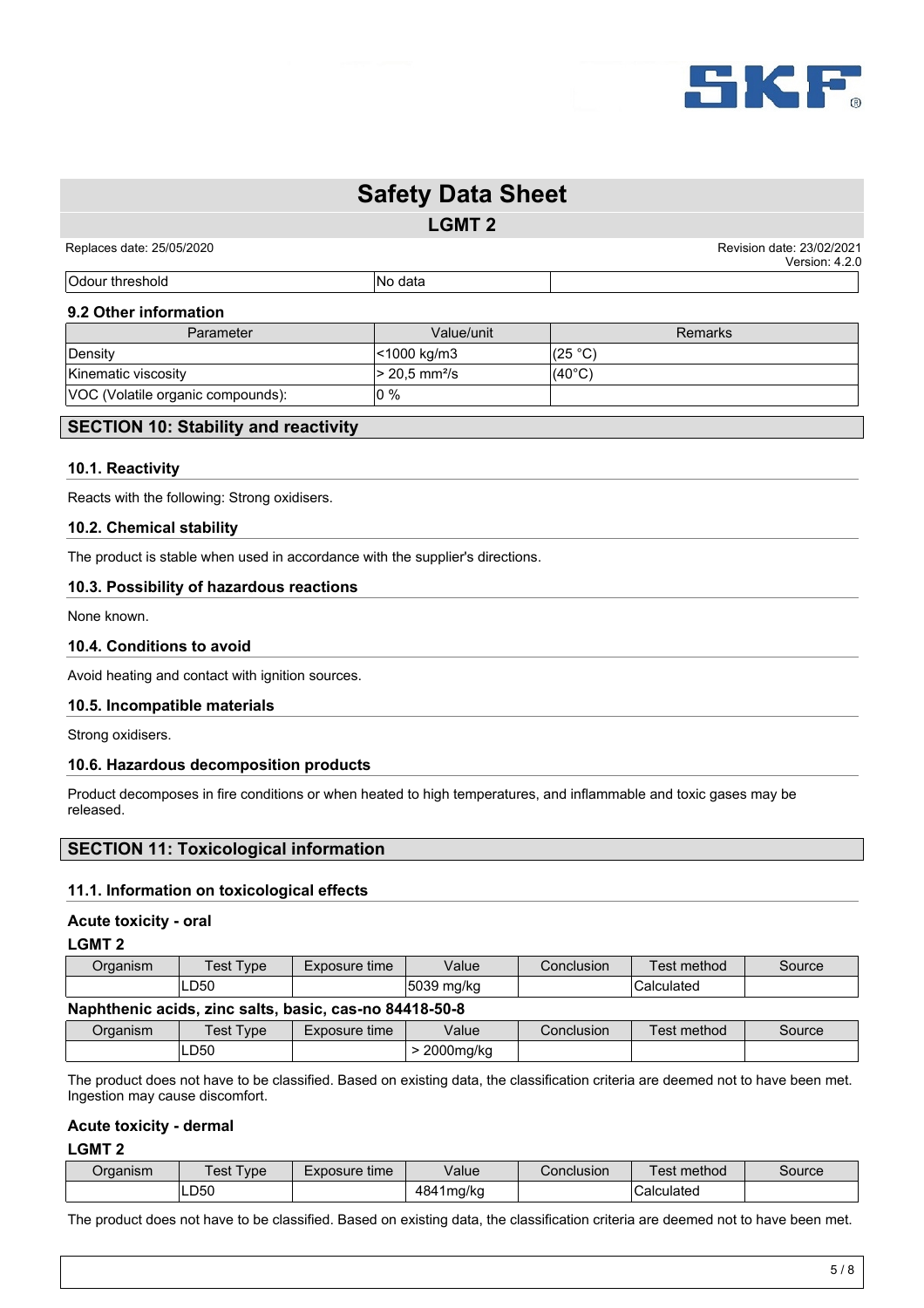

| <b>Safety Data Sheet</b>                                   |                                                                                                                                              |  |  |
|------------------------------------------------------------|----------------------------------------------------------------------------------------------------------------------------------------------|--|--|
| <b>LGMT 2</b>                                              |                                                                                                                                              |  |  |
| Replaces date: 25/05/2020                                  | Revision date: 23/02/2021<br>Version: 4.2.0                                                                                                  |  |  |
| Acute toxicity - inhalation:                               | The product does not have to be classified. Test data are not available.                                                                     |  |  |
| <b>Skin corrosion/irritation:</b>                          | The product does not have to be classified. Test data are not available. May irritate the skin<br>- may cause reddening.                     |  |  |
| Serious eye damage/eye<br>irritation:                      | The product does not have to be classified. Test data are not available. Temporary irritation.                                               |  |  |
| <b>Respiratory sensitisation or</b><br>skin sensitisation: | May cause sensitization by skin contact. Symptoms include reddening, swelling, blistering<br>and ulceration - often slowly developing.       |  |  |
| Germ cell mutagenicity:                                    | The product does not have to be classified. Test data are not available.                                                                     |  |  |
| <b>Carcinogenic properties:</b>                            | The product does not have to be classified. Test data are not available.                                                                     |  |  |
| <b>Reproductive toxicity:</b>                              | The product does not have to be classified. Test data are not available.                                                                     |  |  |
| Single STOT exposure:                                      | The product does not have to be classified. Test data are not available. Inhalation of<br>vapours may cause irritation to the upper airways. |  |  |
| <b>Repeated STOT exposure:</b>                             | The product does not have to be classified. Test data are not available.                                                                     |  |  |
| <b>Aspiration hazard:</b>                                  | The product does not have to be classified. Test data are not available.                                                                     |  |  |
| Other toxicological effects:                               | None known.                                                                                                                                  |  |  |

# **SECTION 12: Ecological information**

#### **12.1. Toxicity**

The product does not have to be classified. Test data are not available. The product contains small quantities of environmentally hazardous substances.

#### **12.2. Persistence and degradability**

Not expected to be biodegradable. Test data are not available.

#### **12.3. Bioaccumulative potential**

No bioaccumulation expected. Test data are not available.

#### **12.4. Mobility in soil**

Not expected to be mobile in soil. Test data are not available.

#### **12.5. Results of PBT and vPvB assessment**

The product does not contain any PBT or vPvB substances.

#### **12.6. Other adverse effects**

Oil products may cause soil and water pollution.

German water pollution classification (WGK): 1

# **SECTION 13: Disposal considerations**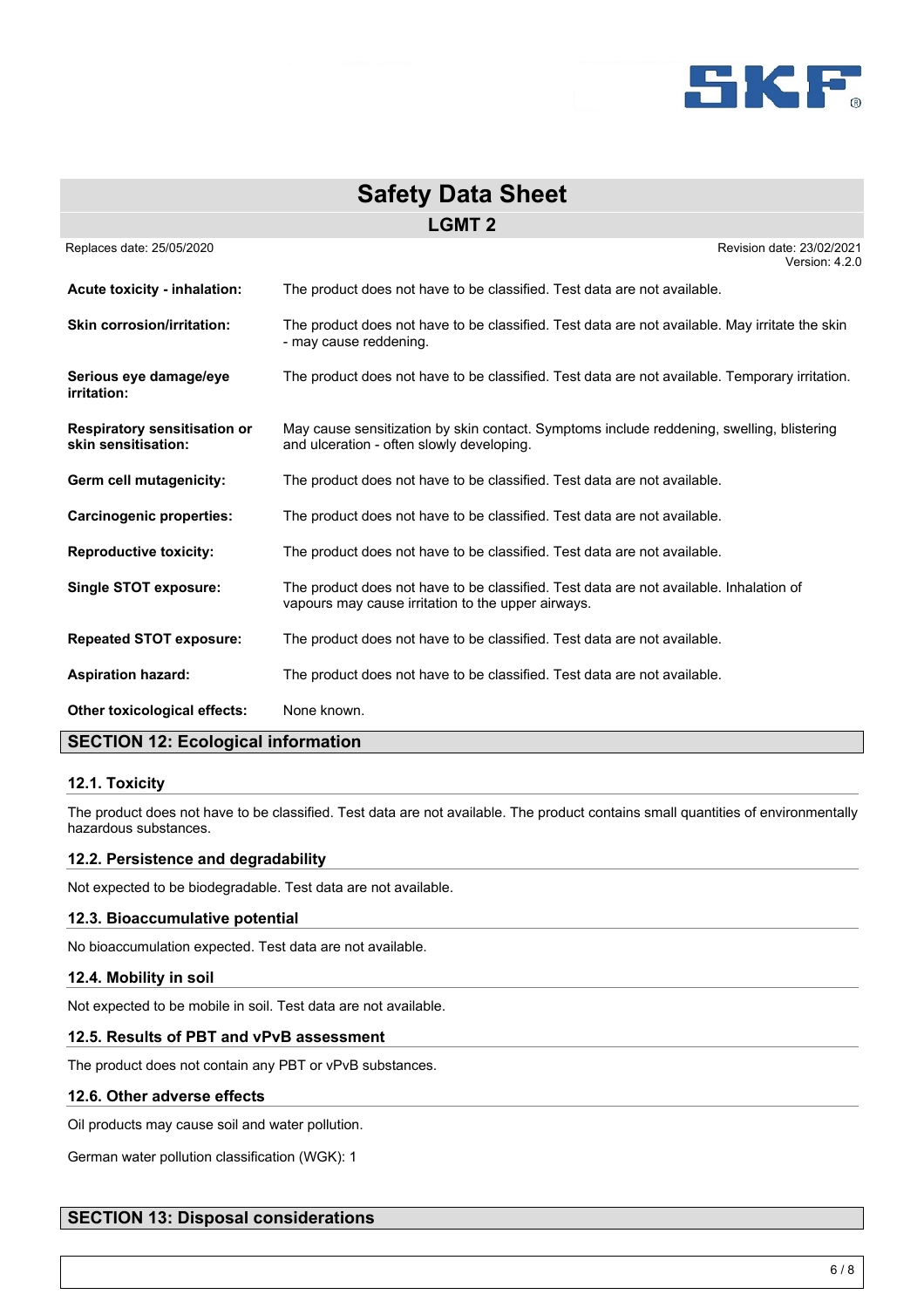

#### **LGMT 2**

Replaces date: 25/05/2020 **Replaces** date: 23/02/2021 Version: 4.2.0

#### **13.1. Waste treatment methods**

Avoid discharge to drain or surface water. If this product as supplied becomes a waste, it does not meet the criteria of a hazardous waste (Dir. 2008/98/EU). Disposal should be in accordance with applicable regional, national and local laws and regulations. Local regulations may be more stringent than regional or national requirements. Empty, cleansed packaging should be disposed of for recycling. Uncleansed packaging is to be disposed of via the local waste-removal scheme.

**Category of waste:** EWC code: Depends on line of business and use, for instance 13 08 99\* wastes not otherwise specified

> Absorbent/cloth contaminated with the product: EWC code: 15 02 02 absorbents, filter materials (including oil filters not otherwise specified), wiping cloths, protective clothing contaminated by dangerous substances.

#### **SECTION 14: Transport information**

| 14.1. UN-No.:                        | Not applicable. |
|--------------------------------------|-----------------|
| 14.2. UN proper shipping             | Not applicable. |
| name:                                |                 |
| 14.3. Transport hazard<br>class(es): | Not applicable. |

**14.4. Packing group:** Not applicable. Not applicable. **14.5. Environmental hazards:**

Not applicable.

#### **14.6. Special precautions for user**

None.

#### **14.7. Transport in bulk according to Annex II of MARPOL and the IBC Code**

Not applicable.

**Other Information:** The product is not covered by the rules for transport of dangerous goods.

### **SECTION 15: Regulatory information**

#### **15.1. Safety, health and environmental regulations/legislation specific for the substance or mixture**

**Special Provisions:** Special care should be applied for employees under the age of 18. Young people under the age of 18 may not carry out any work causing harmful exposure to this product. Covered by:

Council Directive (EC) on the protection of young people at work.

#### **15.2. Chemical Safety Assessment**

**Other Information:** Chemical safety assessment has not been performed.

# **SECTION 16: Other information**

#### **Version history and indication of changes**

| Version | Revision date | *ponsible*<br>Resor               | Chanɑes                    |
|---------|---------------|-----------------------------------|----------------------------|
| 4.2.0   | ∠3/02/2021    | `SRU<br>HSE/<br>√erıtas<br>Bureau | 16<br>д<br>. ⊥∪<br>т.<br>ີ |

**Abbreviations:** PBT: Persistent, Bioaccumulative and Toxic vPvB: Very Persistent and Very Bioaccumulative